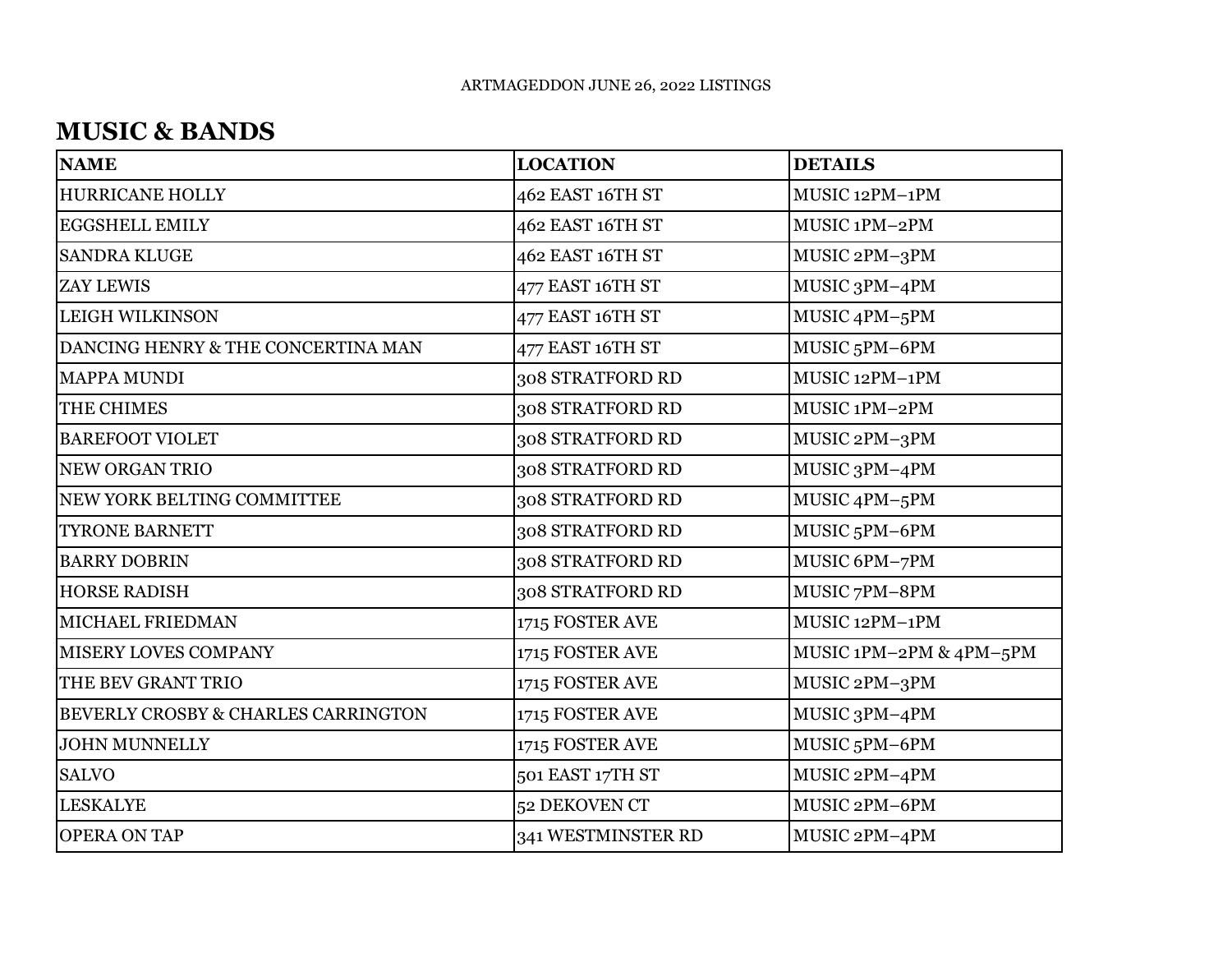| <b>JOUR BAND</b>                       | 275 WESTMINSTER RD | $\vert$ MUSIC 4PM-6PM |
|----------------------------------------|--------------------|-----------------------|
| <b>HOWARD BRITZ TRIO</b>               | 131 BUCKINGHAM RD  | $ MUSIC 5PM - 6PM$    |
| <b>THE RETIRED SAINTS</b>              | $326$ EAST 17TH ST | $MUSIC$ 5PM-6PM       |
| <b>MIKE COBB &amp; THE CREVULATORS</b> | 252 WESTMINSTER RD | MUSIC 6PM-8PM         |

#### ARTMAGEDDON JUNE 26, 2022 LISTINGS

## **ACTIVITIES & INFORMATION**

| <b>NAME</b>                                               | <b>LOCATION</b>                   | <b>DETAILS</b>                                                 |
|-----------------------------------------------------------|-----------------------------------|----------------------------------------------------------------|
| <b>ARTMAGEDDON WELCOME CENTER</b>                         | 461 EAST 16TH ST                  | MAPS, POSTERS, ART, BOOKS, T-SHIRTS, SIGN-UPS                  |
| CORTELYOU MAP STATION                                     | 1415 CORTELYOU ROAD               | ARTMAGEDDON MAP PICK-UP AT FLATBUSH FOOD COOP                  |
| <b>ARTMAGEDDON DITMAS PARK</b><br><b>CREATION STATION</b> | 461 EAST 16TH ST                  | FLOTSAMALS, NATURE WANDS & SIDEWALK CHALK PAINTING             |
| <b>ARTMAGEDDON KENSINGTON</b><br><b>CREATION STATION</b>  | 2919 FORT HAMILTON<br><b>PKWY</b> | PAINTED ROCKS WITH KENSINGTONROCKS!                            |
| AMY DIENER'S MANDALA WORKSHOP                             | 487 EAST 16TH ST                  | COLLABORATE TO CREATE SIDEWALK MANDALAS & DOT<br>PAINTINGS 2PM |
| ASHLEY BUTTERCUP PAINTING SESSION                         | 462 MARLBOROUGH RD                | 5-MINUTE PORTRAIT PAINTING SESSIONS                            |
| CELEBRATE PRIDE! COLORING PAGES                           | 461 EAST 16TH ST                  | PRIDE THEMED COLORING PAGES & ART SUPPLIES                     |
| CIANI JAYDE'S DUTCH POUR WORKSHOP                         | 461 EAST 16TH ST                  | <b>CREATE YOUR OWN MODERN MASTERPIECE</b>                      |
| CORIN BLAZING MACRAME WORKSHOP                            | 284 EAST 16TH ST                  | MACRAME SESSIONS; WHILE SUPPLIES LAST                          |
| EMILY WATERS DRAWING SESSION                              | 284 EAST 16TH ST                  | PORTRAIT & TREE DRAWING SESSIONS                               |
| <b>GREYCRAFT &amp; FRIENDS NATURAL ART</b>                | 1402 BEVERLEY RD                  | NATURE ARTS & CRAFTS TABLE                                     |
| HEDDA KAFKA COLORING PAGES                                | 488 EAST 18TH ST                  | COLORING PAGES DESIGNED BY THE ARTIST                          |
| <b>KILO NESBITT ART STATION</b>                           | 1700 DITMAS AVE                   | <b>COMMUNITY RUG CREATION</b>                                  |
| <b>LOLA STAR'S SELF-EXPRESSION STUDIO</b>                 | 484 EAST 16TH ST                  | <b>CREATE YOUR OWN CUSTOMIZED T-SHIRTS &amp; TOTE BAGS</b>     |
| PHILOMENA MERCURY WORKSHOP                                | 473 EAST 18TH ST                  | SMALL CANVAS PAINTING WORKSHOP                                 |
| <b>ROSEBUD ART STUDIO</b>                                 | 1725 NEWKIRK AVE                  | VISITOR PORTRAITS; PRINTMAKING & CERAMICS WORKSHOP             |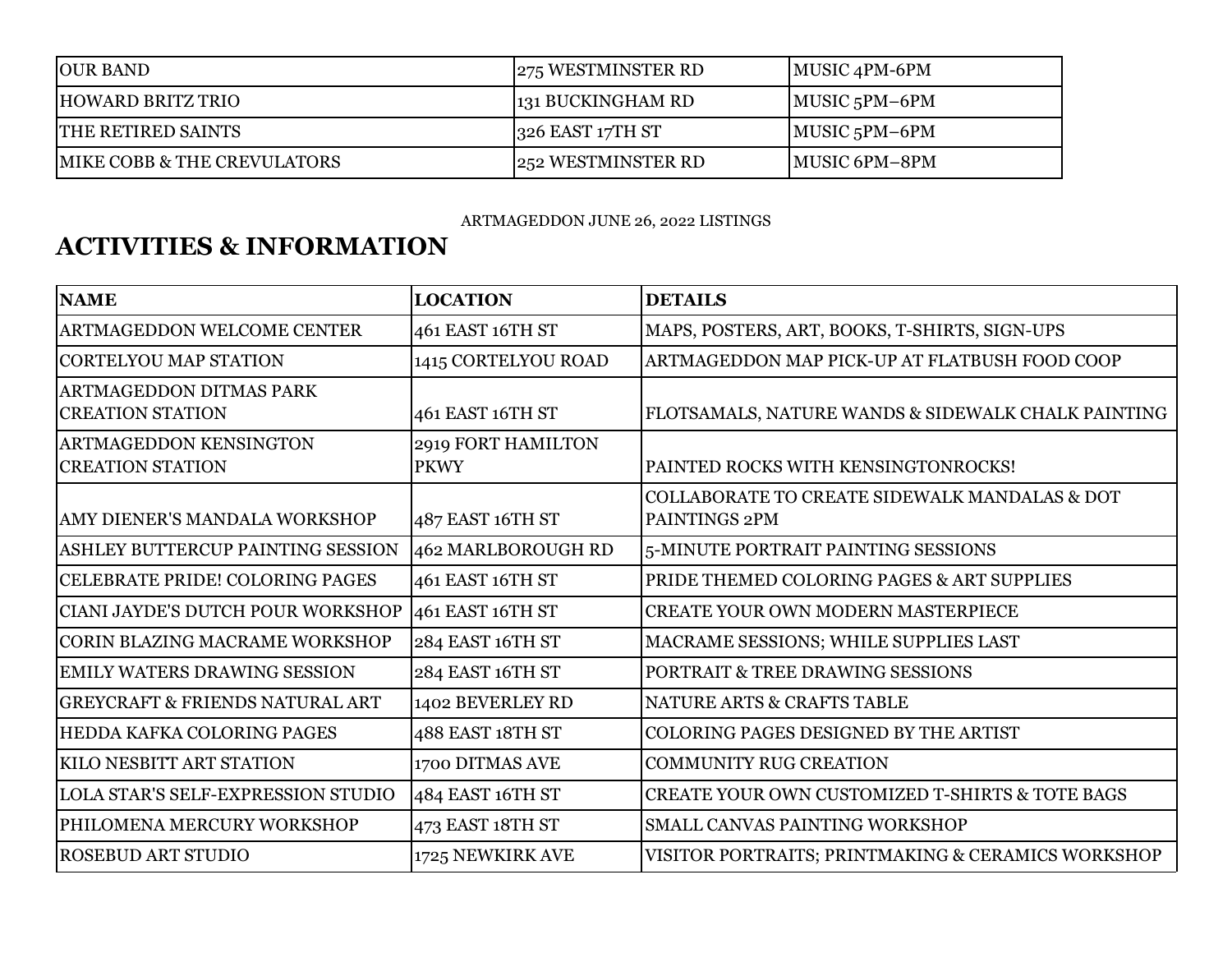| <b>SELAH FONG ART STATION</b>                      | $476$ EAST 16TH ST | <b>CHALK ART</b>                        |
|----------------------------------------------------|--------------------|-----------------------------------------|
| SPENCER ALEXANDER COLORING PAGES  487 EAST 16TH ST |                    | COLORING PAGES DESIGNED BY THE ARTIST   |
| WEARABLE GLASS ART ACTIVITY TABLE                  | 209 STRATFORD RD   | <b>ARTS &amp; CRAFTS TABLE FOR KIDS</b> |

ARTMAGEDDON JUNE 26, 2022 LISTINGS

### **ARTISTS & MAKERS**

| <b>NAME</b>              | <b>LOCATION</b>    | <b>DETAILS</b>                      |
|--------------------------|--------------------|-------------------------------------|
| <b>ADRIENNE LEBAN</b>    | 52 DEKOVEN CT      | DRAWINGS, PAINTINGS, PRINTS         |
| <b>ALEX JAMES</b>        | 471 EAST 16TH ST   | <b>STICKERS &amp; MORE</b>          |
| ALEXANDRA BALTARZUK      | 269 MARLBOROUGH RD | <b>COLLAGE, DRAWINGS &amp; MORE</b> |
| <b>ALEXIS HOLLOWAY</b>   | 284 EAST 16TH ST   | <b>PHOTOGRAPHY</b>                  |
| <b>ALYONA MAKEEVA</b>    | 501 EAST 17TH ST   | WATERCOLOR, PRINT ON FABRIC         |
| AMANDA KAVANAGH          | 1402 BEVERLEY RD   | <b>PAINTINGS</b>                    |
| <b>AMY DIENER</b>        | 487 EAST 16TH ST   | <b>DOT PAINTINGS</b>                |
| <b>AMY GEFFEN</b>        | 462 MARLBOROUGH RD | <b>POTTERY</b>                      |
| <b>AMY SAIDENS</b>       | 1402 BEVERLEY RD   | DRAWINGS, ILLUSTRATION, PRINTS      |
| <b>ANA SEASTONE</b>      | 1422 BEVERLEY RD   | <b>POTTERY</b>                      |
| <b>ANDREW VEAL</b>       | 515 WESTMINSTER RD | DRAWINGS, ILLUSTRATIONS, PAINTINGS  |
| <b>ANNE BASSEN</b>       | 1225 DITMAS AVE    | SCULPTURE, IMPROV THEATER           |
| <b>ANNETTE ENGLANDER</b> | 465 EAST 18TH ST   | PAINTINGS, SILK SCARVES & PILLOWS   |
| <b>ASHLEY BUTTERCUP</b>  | 462 MARLBOROUGH RD | CLOTHING, PAINTINGS & MORE          |
| <b>BARBARA KAMINSKY</b>  | 449 RUGBY RD       | <b>POTTERY</b>                      |
| <b>BEATRIX SLIME</b>     | 326 EAST 17TH ST   | PAINTINGS, MIXED MEDIA              |
| <b>BETSY HEFFRON</b>     | 1225 DITMAS AVE    | <b>PAINTINGS</b>                    |
| <b>BETTY EIGEN</b>       | 501 EAST 16TH ST   | <b>POTTERY</b>                      |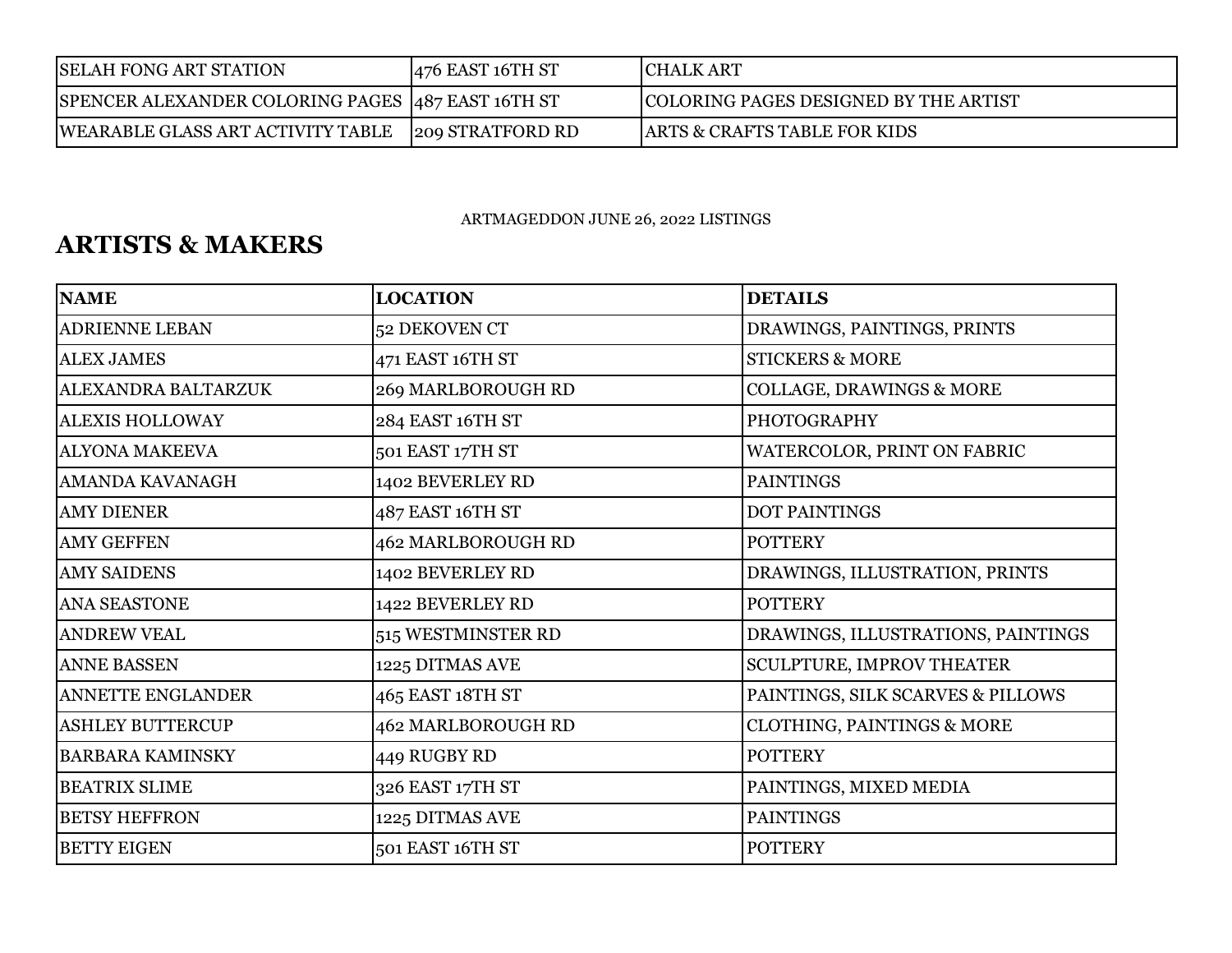| <b>BIANCA CLAIRCIDOR</b>           | 52 DEKOVEN CT          | SILKSCREEN, CLOTHING                 |
|------------------------------------|------------------------|--------------------------------------|
| <b>BOBBY JAMES</b>                 | 469 MARLBOROUGH RD     | <b>CAPS</b>                          |
| <b>CALEDON CLAYWORKS</b>           | 1415 CORTELYOU RD      | <b>CERAMICS</b>                      |
| CARLYN VONETTA SUTTON              | 465 EAST 18TH ST       | <b>POTTERY</b>                       |
| <b>CBD SINCLAIR</b>                | 444 EAST 17TH ST       | <b>BEAUTY, WELLNESS</b>              |
| <b>CHIAKA NAZE</b>                 | 1223 DORCHESTER RD     | T-SHIRTS, PRINTS                     |
| <b>CHINO</b>                       | 476 EAST 16TH ST       | <b>CLOTHNG</b>                       |
| <b>CIANI JAYDE</b>                 | 461 EAST 16TH ST       | DRAWINGS, PAINTINGS & MORE           |
| <b>CORIN BLAZING</b>               | 284 EAST 16TH ST       | DRAWINGS, PRINTS & MORE              |
| DAME LA FLARE                      | 1700 DITMAS AVE        | <b>CLOTHING</b>                      |
| DEAN G. BROWN                      | 1225 DITMAS AVE        | <b>JEWELRY</b>                       |
| DEBORAH KAPELL                     | 346 MARLBOROUGH RD     | <b>PHOTOGRAPHY</b>                   |
| DESIREE GONZALEZ                   | 1700 DITMAS AVE        | <b>EPOXY RESIN ART</b>               |
| <b>DIA BEGGS</b>                   | 473 EAST 18TH ST       | <b>PAINTINGS</b>                     |
| <b>DIANA SCHOENBRUN</b>            | 1700 DITMAS AVE        | <b>CLOTHING, DRAWINGS &amp; MORE</b> |
| DJ DUH KNEE LOW                    | 326 EAST 17th ST       | <b>JEWELRY, LIVE MUSIC</b>           |
| <b>DYLAN BRANNIGAN</b>             | 424 MARLBOROUGH RD     | LIVE VISUALS                         |
| <b>EDDIE DELEON</b>                | 326 EAST 17TH ST       | <b>PHOTOGRAPHY</b>                   |
| ELLEN KIRSHBAUM                    | 501 EAST 16TH ST       | <b>POTTERY</b>                       |
| ELLEN ZANOTTI                      | 404 EAST 18TH ST       | PAINTINGS, PHOTOGRAPHY               |
| <b>EMILY WATERS</b>                | 284 EAST 16TH ST       | DRAWINGS, PAINTINGS & MORE           |
| <b>ERIC BLOOD</b>                  | 290 EAST 16TH ST       | <b>MANDALA</b>                       |
| <b>ERIN PARSCH</b>                 | 1408 DITMAS AVE        | <b>PAINTINGS</b>                     |
| <b>GAIL WASSERMAN</b>              | 659 RUGBY RD           | <b>POTTERY</b>                       |
| <b>GALAVANT HOME DECOR IMPORTS</b> | 551 RUGBY RD           | <b>TEXTILES</b>                      |
| <b>GAYLE STACHER</b>               | 1116-1114 CORTELYOU RD | <b>TAROT READING</b>                 |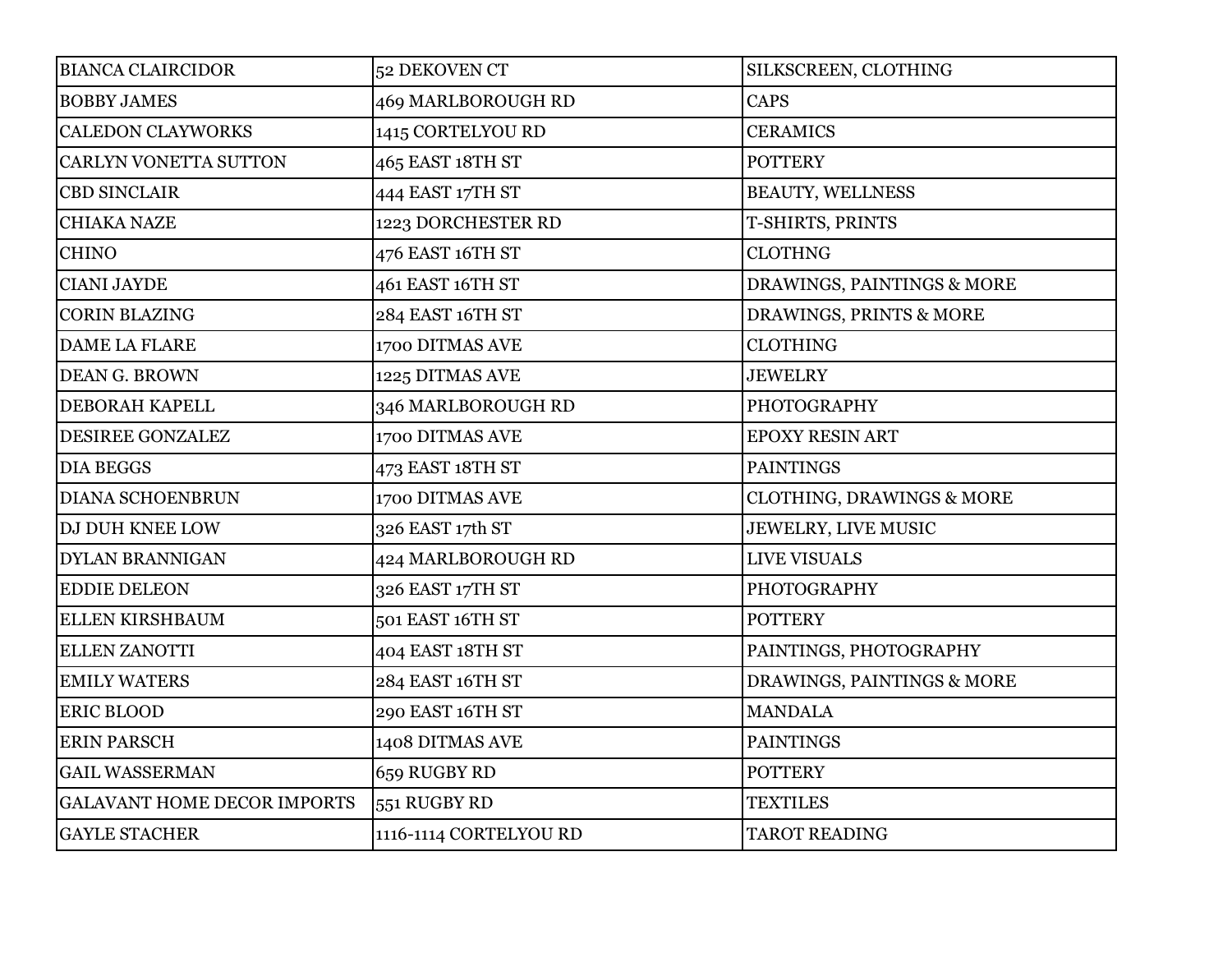| <b>GNARLY CASUAL</b>            | 1402 DITMAS AVE        | <b>CLOTHING</b>                            |
|---------------------------------|------------------------|--------------------------------------------|
| <b>GREENE LIGHT PHOTOGRAPHY</b> | 2681 BEDFORD AVE       | <b>PHOTOGRAPHY</b>                         |
| <b>GREYCRAFT &amp; FRIENDS</b>  | 1402 BEVERLEY RD       | <b>JEWELRY, TEXTILES &amp; MORE</b>        |
| <b>HARRISON LOVE</b>            | 515 WESTMINSTER RD     | ILLUSTRATION, PAINTINGS, PRINTS            |
| <b>HEDDA KAFKA</b>              | 488 EAST 18TH ST       | <b>PAINTINGS</b>                           |
| <b>HOWARD EDELBAUM</b>          | 428 WESTMINSTER RD     | PAINTINGS, PHOTOGRAPHY, PRINTS             |
| <b>IRENE'S CLOSET</b>           | 1116-1114 CORTELYOU RD | <b>CLOTHING</b>                            |
| <b>IRIS KURTZ</b>               | 500 MARLBOROUGH RD     | CROCHET, TUNISIAN CROCHET & CRAFTS         |
| <b>ISK<sup>o</sup></b>          | 291 WESTMINSTER RD     | THE DUMDUMBS SCULPTURE                     |
| IZZY BLU                        | 1700 DITMAS AVE        | <b>PAINTINGS</b>                           |
| <b>JAMES ANTONSON</b>           | 473 EAST 18TH ST       | <b>PAINTINGS</b>                           |
| <b>JANICE JACOB</b>             | 491 WESTMINSTER RD     | COLLAGE, PAINTINGS                         |
| <b>JEFFREY CHUANG</b>           | 461 EAST 16TH ST       | ILLUSTRATION, PAINTINGS                    |
| <b>JEFFREY EWING</b>            | 515 WESTMINSTER RD     | <b>PHOTOGRAPHY</b>                         |
| <b>JENN L DESIGN</b>            | 468 EAST 16TH ST       | <b>GREETING CARDS, STICKERS &amp; MORE</b> |
| <b>JESSICA FRAMPTON</b>         | 1402 DITMAS AVE        | COLLAGE, DRAWINGS, ILLUSTRATION            |
| <b>JESSICA PLANTER BIRZIN</b>   | 229 STRATFORD RD       | <b>PAINTINGS</b>                           |
| <b>JIM EBERSOLE</b>             | 317 EAST 17TH ST       | PAINTINGS, PRINTS                          |
| JOANNA BARRETT-MITCHELL         | 220 WESTMINSTER RD     | <b>PAINTINGS</b>                           |
| JOHN HOLT SAGAN                 | 473 EAST 18TH ST       | DRAWINGS, PAINTINGS                        |
| <b>JOHN ZAVOCKI</b>             | 1225 DITMAS AVE        | PAINTINGS, DIGITAL PAINTINGS               |
| <b>JOYCE JED</b>                | 491 WESTMINSTER RD     | DRAWINGS, PAINTINGS                        |
| <b>JUAN CARLOS PINTO</b>        | 834 CONEY ISLAND AVE   | COLLAGE, PAINTINGS                         |
| <b>JULIE LAMBERT</b>            | 556 RUGBY RD           | <b>WATERCOLOR</b>                          |
| <b>JUSTIN WINSLOW</b>           | 1402 DITMAS AVE        | <b>CLOTHING</b>                            |
| <b>KARISMA</b>                  | 476 EAST 16TH ST       | CLOTHING, DRAWINGS & MORE                  |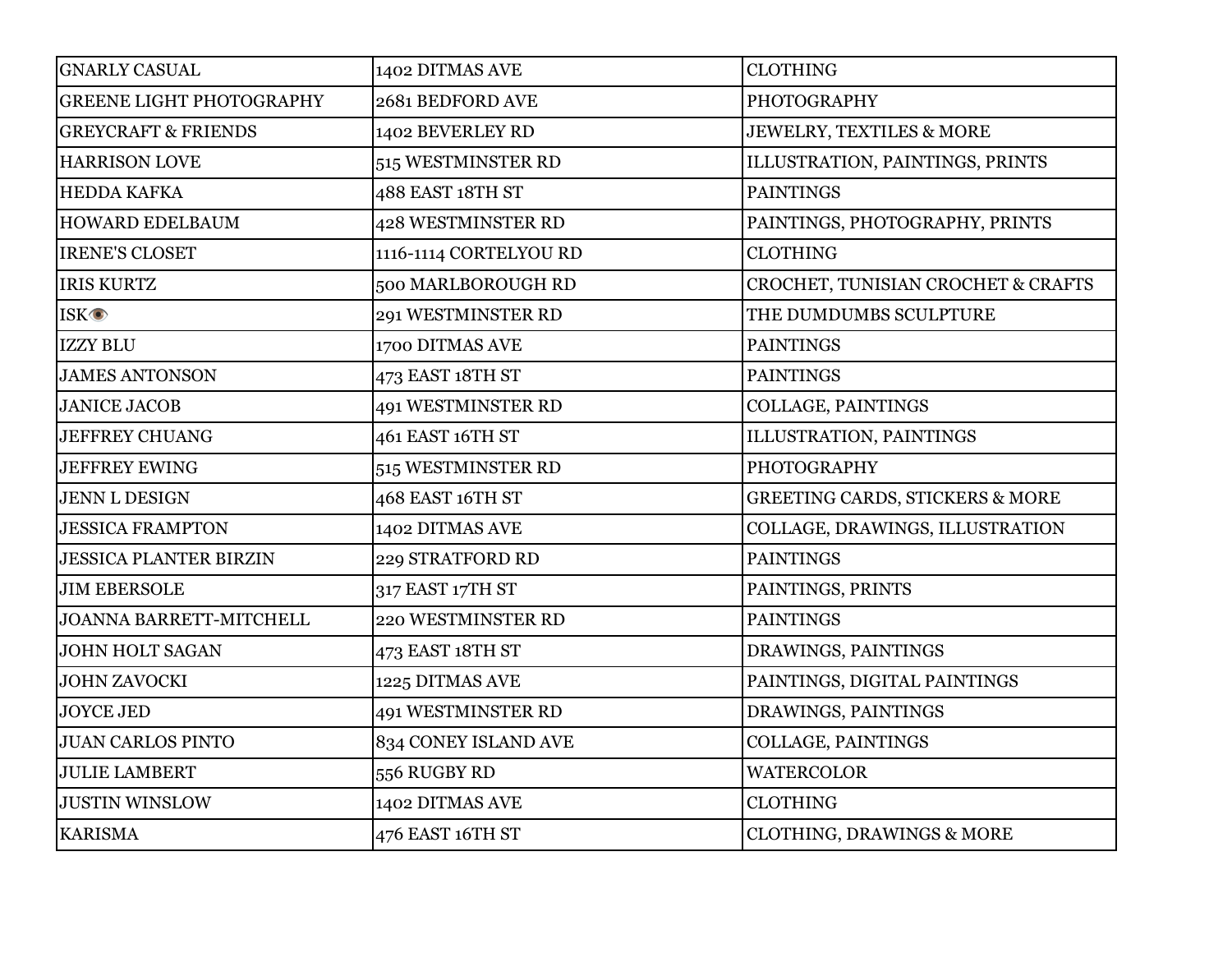| KATHY LEVINE               | 1408 DITMAS AVE           | PAINTINGS ON RECYCLED PAPER        |
|----------------------------|---------------------------|------------------------------------|
| <b>KATHRYN RHODY</b>       | 461 EAST 16TH ST          | DIGITAL PORTRAITURE                |
| <b>KENNETH HUGHES</b>      | 1223 DORCHESTER RD        | <b>PAINTINGS</b>                   |
| KILO NESBITT               | 1700 DITMAS AVE           | PRINTS, SCULPTURE, RUGS            |
| <b>KIND KREATIVES</b>      | 1402 DITMAS AVE           | <b>JEWELRY</b>                     |
| <b>KYLIE BROWN</b>         | 315 MARLBOROUGH RD        | DRAWINGS, PAINTINGS & MORE         |
| <b>LAURA BOREN</b>         | 1700 DITMAS AVE           | ILLUSTRATION, ZINES & MORE         |
| <b>LAURA TORRENCE</b>      | 1412 DITMAS AVE           | CANDLES, SOAPS & MORE              |
| <b>LINDSEY JONES</b>       | 1415 CORTELYOU RD         | DRAWINGS, PAINTINGS & MORE         |
| <b>LIORA CODOR</b>         | 317 EAST 17TH ST          | <b>MOSAIC</b>                      |
| <b>LISA DOMBROW</b>        | <b>428 WESTMINSTER RD</b> | COLLAGE, PAINTINGS, PHOTOGRAPHY    |
| <b>LISA DRAHO</b>          | 1402 BEVERLEY RD          | <b>POTTERY</b>                     |
| <b>LOLA STAR</b>           | 484 EAST 16TH ST          | <b>CLOTHING, GIFTS</b>             |
| <b>MADISON DICKSON</b>     | 444 EAST 17TH ST          | DRAWINGS, ILLUSTRATION, PRINTS     |
| MAJESTIC WISDOM PUBLISHING | 461 EAST 16TH ST          | SHORT BOOKS ON NATURE & BEAUTY     |
| MARGARET SIKOWITZ          | <b>1600 DORCHESTER RD</b> | <b>CERAMICS</b>                    |
| MARIANNA TROFIMOVA         | 501 EAST 17TH ST          | <b>JEWELRY</b>                     |
| <b>MARK ROSENTHAL</b>      | 302 WESTMINSTER RD        | PAINTINGS, COLLAGE                 |
| <b>MARLEN TAPIA</b>        | 326 EAST 17TH ST          | JEWELRY, BAGS, SHAWLS              |
| <b>MARY ANN SEKELY</b>     | 444 EAST 17TH ST          | PAINTINGS, PRINTS, ART CARDS       |
| <b>MEGAN LOVE</b>          | 461 EAST 16TH ST          | <b>CREATIVE ARTMAKING ACTIVITY</b> |
| <b>MEISJE REGENSBURG</b>   | 455 MARLBOROUGH RD        | DRAWINGS, JEWELRY & MORE           |
| <b>MERRIE HANDFINGER</b>   | 516 RUGBY RD              | <b>QUILT ART</b>                   |
| MICHELLE WEN               | 220 WESTMINSTER RD        | <b>POTTERY</b>                     |
| MICKALA MCFARLANE          | 104 BUCKINGHAM RD         | CLOTHING, DRAWINGS & MORE          |
| MIKAELA GONZALEZ           | 480 EAST 16TH ST          | CLOTHING, ILLUSTRATION & MORE      |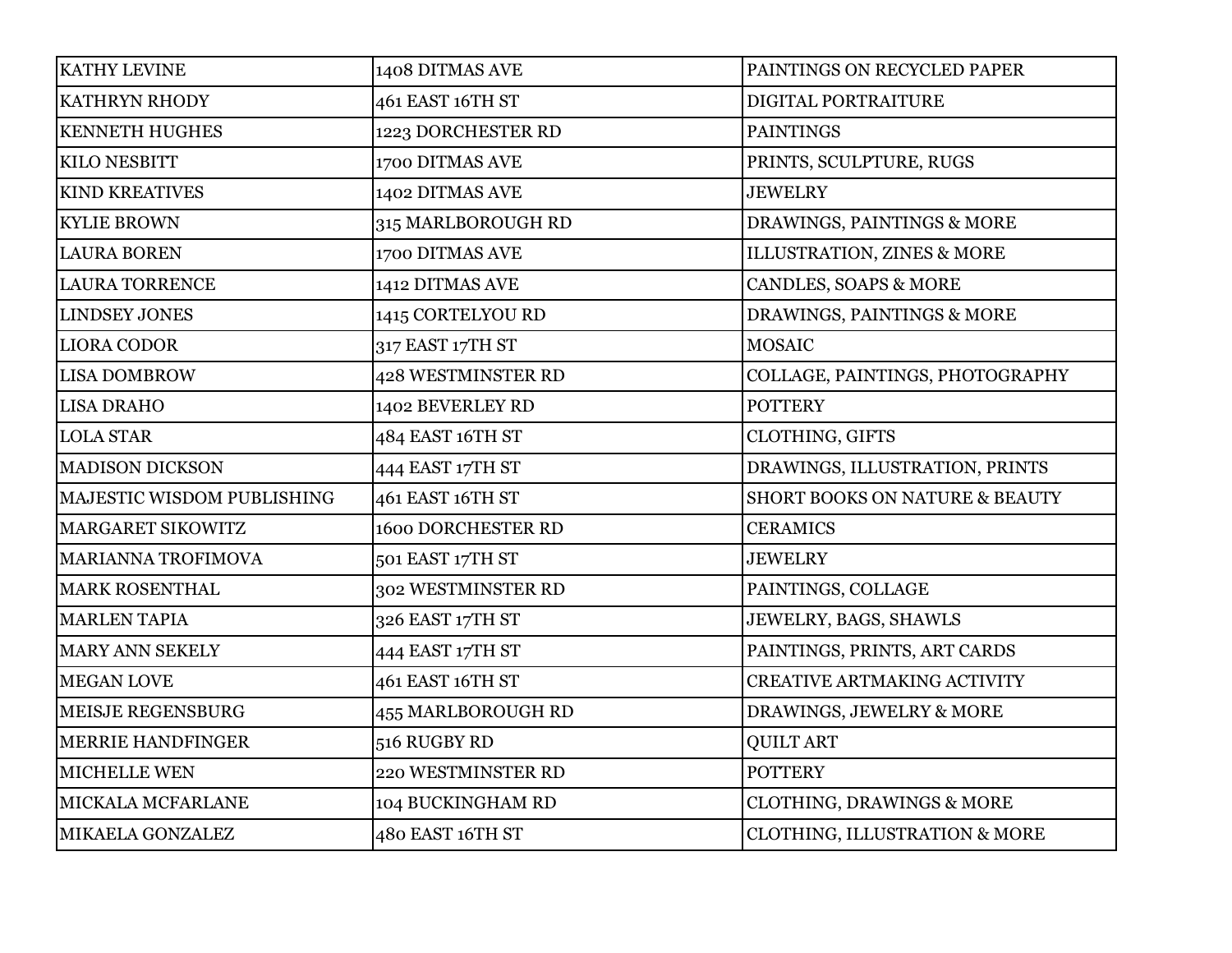| <b>MIKE YOUNG</b>             | 412 EAST 18TH ST   | DRAWINGS, ILLUSTRATION              |
|-------------------------------|--------------------|-------------------------------------|
| <b>MOODY FLOWERS</b>          | 484 EAST 16TH ST   | <b>FLORAL ARTS</b>                  |
| NASTYA MOROZOVA               | 1422 BEVERLEY RD   | <b>POTTERY</b>                      |
| <b>NAY</b>                    | 269 MARLBOROUGH RD | <b>PAINTINGS</b>                    |
| NICOLE DESMOND                | 444 EAST 17TH ST   | DRAWINGS, PAINTINGS, DIGITAL ART    |
| <b>NOAM SOLOMON</b>           | 1223 DORCHESTER RD | <b>PAINTINGS</b>                    |
| <b>ODD BALL</b>               | 476 EAST 16TH ST   | CLAY, DIGITAL ART, DRAWINGS         |
| OONA BEBOUT                   | 326 EAST 17TH ST   | <b>POTTERY</b>                      |
| PHILOMENA MERCURY             | 473 EAST 18TH ST   | <b>PAINTINGS</b>                    |
| QUINTESSENCE OF DUST CERAMICS | 269 MARLBOROUGH RD | <b>CERAMICS</b>                     |
| <b>RALPH BELGROVE</b>         | 461 EAST 16TH ST   | <b>WEAVING</b>                      |
| <b>REMY BALO</b>              | 501 EAST 17TH ST   | <b>PAINTINGS</b>                    |
| <b>ROBERT ELSTEIN</b>         | 461 EAST 16TH ST   | <b>COLLAGE</b>                      |
| ROBERT PETTIT                 | 481 MARLBOROUGH RD | <b>FAMILY OF ARTISTS</b>            |
| ROOHI CHOUDHRY                | 209 STRATFORD RD   | <b>POTTERY</b>                      |
| <b>SABINA LATKA</b>           | 326 EAST 17TH ST   | <b>PAINTINGS</b>                    |
| <b>SAGA BEUS</b>              | 229 STRATFORD RD   | PRINTS, TEXTILE ART                 |
| <b>SAM WALKER</b>             | 1225 DITMAS AVE    | <b>PHOTOGRAPHY</b>                  |
| <b>SAMAYA</b>                 | 461 EAST 16TH ST   | <b>PAINTINGS</b>                    |
| <b>SANDYE RENZ</b>            | 449 RUGBY RD       | <b>FUNCTIONAL CRAFTS</b>            |
| <b>SARA HOBLER</b>            | 104 BUCKINGHAM RD  | PAINTINGS, WATERCOLOR               |
| <b>SASHA KELLNER</b>          | 516 RUGBY RD       | <b>PAINTINGS</b>                    |
| <b>SELAH FONG</b>             | 476 EAST 16TH ST   | DRAWINGS, PAINTINGS & MORE          |
| <b>SETH LAXMAN</b>            | 412 EAST 18TH ST   | <b>COLLAGE, DRAWINGS &amp; MORE</b> |
| <b>SHARON KENDRICK</b>        | 1225 DITMAS AVE    | DRAWINGS, PAINTINGS                 |
| <b>SHARON PETERS</b>          | 465 EAST 18TH ST   | PRINTS, GREETING CARDS              |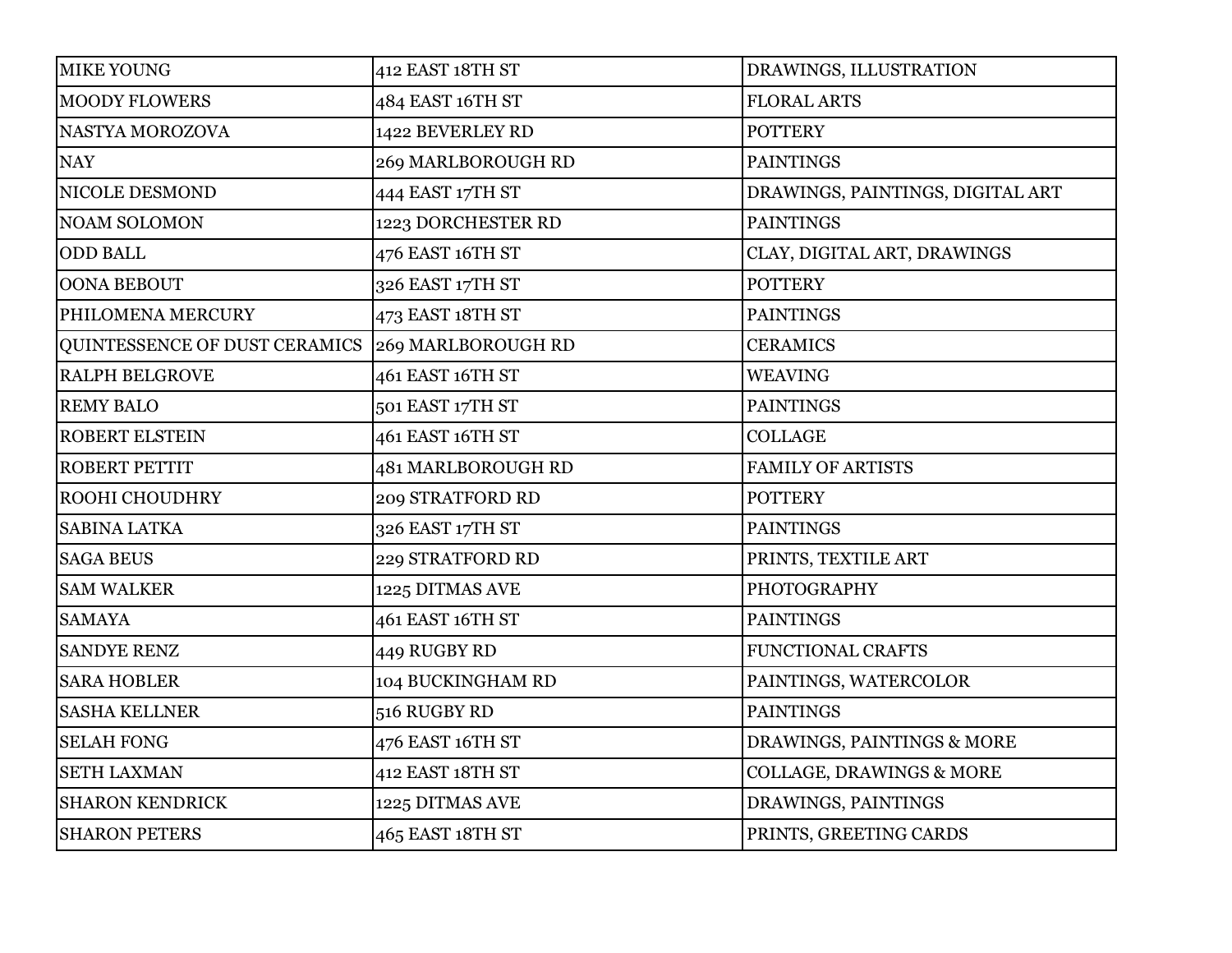| <b>SHERRY DAVIS</b>          | 2919 FORT HAMILTON PKWY   | DRAWINGS, PAINTINGS                |
|------------------------------|---------------------------|------------------------------------|
| <b>SHIRLEY RANZ</b>          | 444 EAST 17TH ST          | <b>JEWELRY</b>                     |
| <b>SILENT FOREST MOBILES</b> | 1225 DITMAS AVE           | <b>MOBILES</b>                     |
| <b>SPENCER ALEXANDER</b>     | 487 EAST 16TH ST          | DRAWINGS, PAINTINGS & MORE         |
| <b>STEFANIE DEMAS</b>        | <b>1600 DORCHESTER RD</b> | <b>PAINTINGS</b>                   |
| STEPHANIE EDWARDS            | 1422 BEVERLEY RD          | <b>POTTERY</b>                     |
| <b>STEPHEN BARBER</b>        | 455 MARLBOROUGH RD        | <b>PAINTINGS</b>                   |
| <b>STEWART HOYT</b>          | 1402 DITMAS AVE           | DRAWINGS, PORTRAITS & MORE         |
| <b>SUPERNATURE</b>           | 680 EAST 21ST ST          | CLOTHING, STATIONARY & MORE        |
| <b>SUSAN GREENSTEIN</b>      | 469 MARLBOROUGH RD        | WATERCOLOR, PRINTS & MORE          |
| <b>SUSANNA EDENS</b>         | 480 EAST 16TH ST          | JEWELRY, POTTERY                   |
| <b>TANIA</b>                 | 104 BUCKINGHAM RD         | COLLAGE, DRAWINGS, PAINTINGS       |
| TERINA SCIAROTTA             | 229 STRATFORD RD          | <b>PAINTINGS</b>                   |
| THE BROOKLYN ARTERY          | 1021 CORTELYOU RD         | <b>BROOKLYN'S PREMIER GIFTSHOP</b> |
| THE CLUMSY POTTER            | 315 MARLBOROUGH RD        | <b>POTTERY</b>                     |
| <b>TRACY KORNRICH</b>        | 1223 DORCHESTER RD        | JEWELRY, GLASS PANELS              |
| <b>VANESSA MORRIS</b>        | 326 EAST 17TH ST          | <b>PAINTINGS</b>                   |
| <b>VERA VARLEY</b>           | 104 BUCKINGHAM RD         | <b>PHOTOGRAPHY</b>                 |
| <b>VICTOR BLOISE</b>         | <b>260 MARLBOROUGH RD</b> | PAINTINGS, PRINTS                  |
| <b>WEARABLE GLASS ART</b>    | 209 STRATFORD RD          | <b>JEWELRY</b>                     |
| <b>WILLIAM MILLER</b>        | 471 EAST 16TH ST          | <b>SCULPTURE</b>                   |

# **TO SEE A FULL & DETAILED MAP VISIT BEAUTIFYBROOKLYN.ORG**